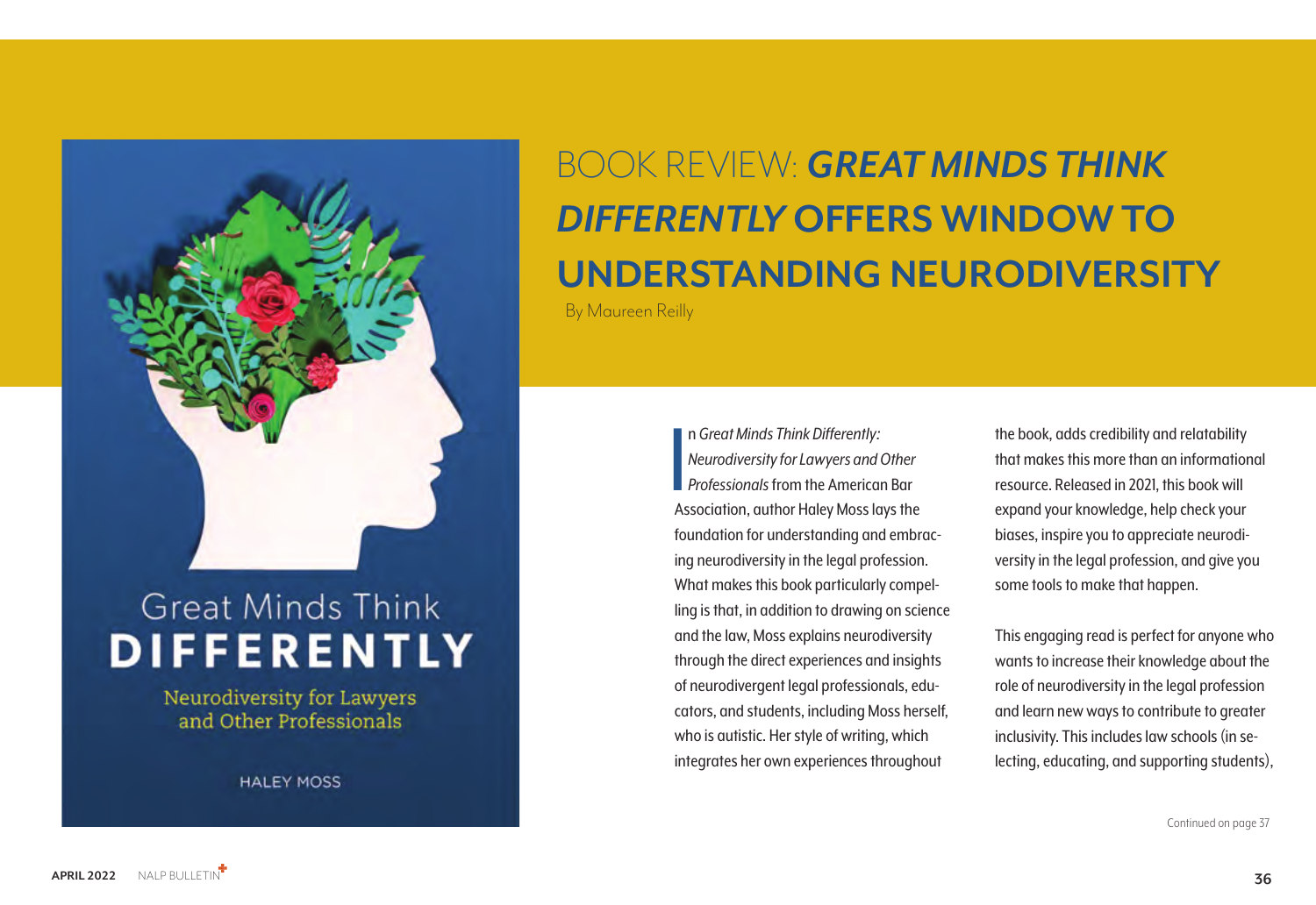Continued on page 38

law students (in supporting and advocating for themselves and their fellow students), legal employers (in hiring, developing, and

ensuring the success of their lawyers), and lawyers (to be effective in their chosen area of practice).

Continue reading for highlights of what you can expect to learn from the book.

#### **About Neurodiversity**

The book begins with an introduction to neurodiversity and its place in the legal profession, including its definition and prevalence, the value of neurodiversity to the legal profession, and the differences in how neurodivergent lawyers learn, communicate, and work. As Moss explains, although the term "neurodiversity" seems new to many, the concept has been around for over 20 years.

It reflects the ideal of meaningful, joy-filled living for neurodivergent people by recognizing and accepting neurological differences

as natural variations in the way our brains are wired. Conditions and disabilities relating to neurodivergence include, for example, autism, ADHD, dyslexia, intellectual disabilities, and certain mental health conditions.

As our understanding of neurodiversity has improved, and the perspectives of neurodivergent people are included in the conversation, terms and models for understanding have changed as well. Moss helps to demystify common terms relating to disability and neurodiversity. Helpful tips include avoiding stereotypes about strengths and weaknesses, removing negative language like "disorder" and "deficit," and seeking to understand an individual's preferred terms. Individuals may differ in their preference for

disability-first ("autistic person") versus person-first ("person with autism") language, while other historic terms should be avoided altogether, such as labeling someone as "special needs."

#### **How Best to Be Inclusive**

Neurodivergent workers often bring valuable strengths to their work, including, for example, attention to detail, concentration, diligence, organizational loyalty, and a passion for justice. They also add an important fresh perspective. Neurodivergent people think about problems differently and with great passion, which helps to generate innovation.

Making the workplace inclusive is not about giving someone a pass. It is about making work accessible for people who work differently. Meeting the needs of a neurodiverse workforce puts everyone on a more equal footing with their peers. More good news: once empowered with the right tools, neurodivergent workers meet (and often surpass) their peers with excellent performance and superior retention rates.

Moss describes the success of neurodiversity inclusion efforts in other industries, including

with corporate giants such as Microsoft, SAP, Goldman Sachs, Ernst & Young, and JPMorgan Chase. The tremendous success of these programs demonstrates the value that neurodiversity brings to the bottom line of a business. So much so that what may have started as an initiative has now transformed into part of their business model.

Similar opportunities are present for the legal industry. Because their brains work differently, neurodivergent attorneys are more likely to address problems in new and innovative ways, delivering and enhancing value for clients.

#### **Neurodiversity and Inclusion**

Moss also addresses neurodiversity and inclusion in law schools and the legal workplace. Neurodivergent law students and lawyers experience the world differently and have different needs to help them learn and develop as professionals, and care for themselves. The book offers a wealth of information both to understand inclusion and to effect change in law school and the legal

workplace.

### **This book will … inspire you to appreciate neurodiversity in the legal profession and give you some tools to make that happen.**